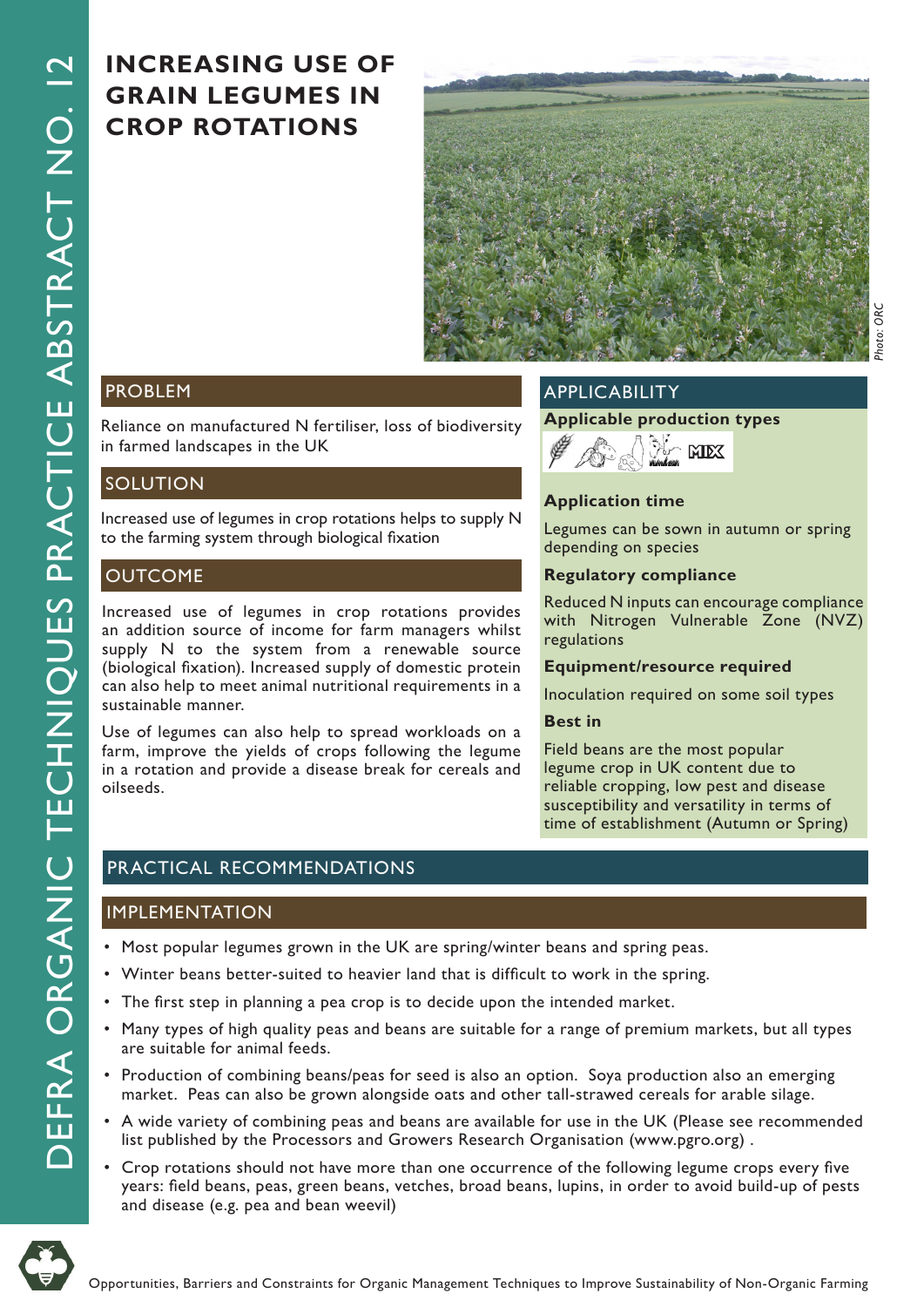- Peas are vulnerable to compaction in soils; recommended to plough land in autumn in order to allow natural soil weathering in the creation of fine tilth. Spring ploughing possible on lighter soil types. Direct drilling or min-till approaches can also be used to establish pea crops.
- No N fertilizer is required for pea crops, although adequate P and K levels should be ensured through soil-analysis. Where P and K fertilizer is required this should be broadcast and ploughed in at a shallow depth to ensure utlisation by the following crop.
- Sulphur deficiency can also affect peas on light soils and should be addressed through application of manure, calcium sulphate, magnesium sulphate, elemental sulphur or potassium sulphate.
- Amounts of phosphate and potash required by peas are suitable for obtaining yields of approximately 4 t ha yr-1 and 3.5 t ha yr-1 for peas and beans respectively
- Pea seed should also be treated with fungicidal protectants such as Thiram to avoid dampingoff losses
- Optimum seed rates will depend on seed size and expected losses which can be determined in accordance with the type
- Drilling should occur early for higher yields
- Sowing in rows wider than 20cms apart may result in lower yield
- Most cereal drills are suitable for peas although on most soil types it is necessary to roll after drilling to ensure that stones are compressed into soil and to avoid/reduce damaging combines

| The fertiliser requirements of peas and beans<br>(kg/ha) |   |       |          |              |  |  |  |
|----------------------------------------------------------|---|-------|----------|--------------|--|--|--|
| Soil index $\# N$<br>N,P or K                            |   | P, O, | $K, O^*$ | MgO          |  |  |  |
| 0                                                        | 0 | 100   | 100      | 100          |  |  |  |
|                                                          | 0 | 70    | 70       | 50           |  |  |  |
| $\mathfrak{D}$                                           | 0 | 40    | 40(21)   | $\mathbf{0}$ |  |  |  |
|                                                          |   |       | $20(2+)$ |              |  |  |  |
| >2                                                       |   | 0     |          |              |  |  |  |

*KEY:*

*# According to soil analysis on the ADAS classification: 0 = very low, 1= low, 2=medium, >2=high*

*\* Not more than 50 kg/ha K<sup>2</sup> O should be combine-drilled otherwise germination may be affected. The rest should be broadcast*

*Source: PGRO Pulse Agronomy Guide*

- Pea crops are vulnerable to weeds as they are not very competitive; a number of pre- and postemergence herbicides are available (see sources of further information below)
- Beans do not require a fine seedbed although are still prone to compaction
- Beans ready to combine at 18% MC, peas at 15-17% depending on end-use
- Desiccant can be used to advance maturity and ensure more consistency in pea crops at uneven maturity
- Beans benefit from increased pollination through increased populations of beneficial insects (e.g. bumblebees)
- Care is needed with combining and drying to ensure quality and reduce losses in field (if peas are over dried they may become unsuitable for human consumption) and cracking in bean stores.
- Storage in dark areas recommended for beans destined for human consumption in order to discourage the development of tannins which may cause decolouration
- Rhizobia inoculation may help in the lower yielding fields if it is the limiting factor.

## EASE OF ADOPTION ON NON-ORGANIC FARMS

- Easy adoption in the case of the right equipment being available.
- Seed readily available from a number of suppliers

## BENEFITS OF IMPLEMENTATION

- Reduced fertilizer expenditure, increased on-farm biodiversity
- Spread workloads throughout the year through broader range of crop types and harvest periods
- Breaking pest, disease and weed cycles (e.g. presence of wireworms, leatherjackets, fusarium and rust in cereal crops)



# INCREASING USE OF GRAIN LEGUMES IN CROP ROTATIONS Page 2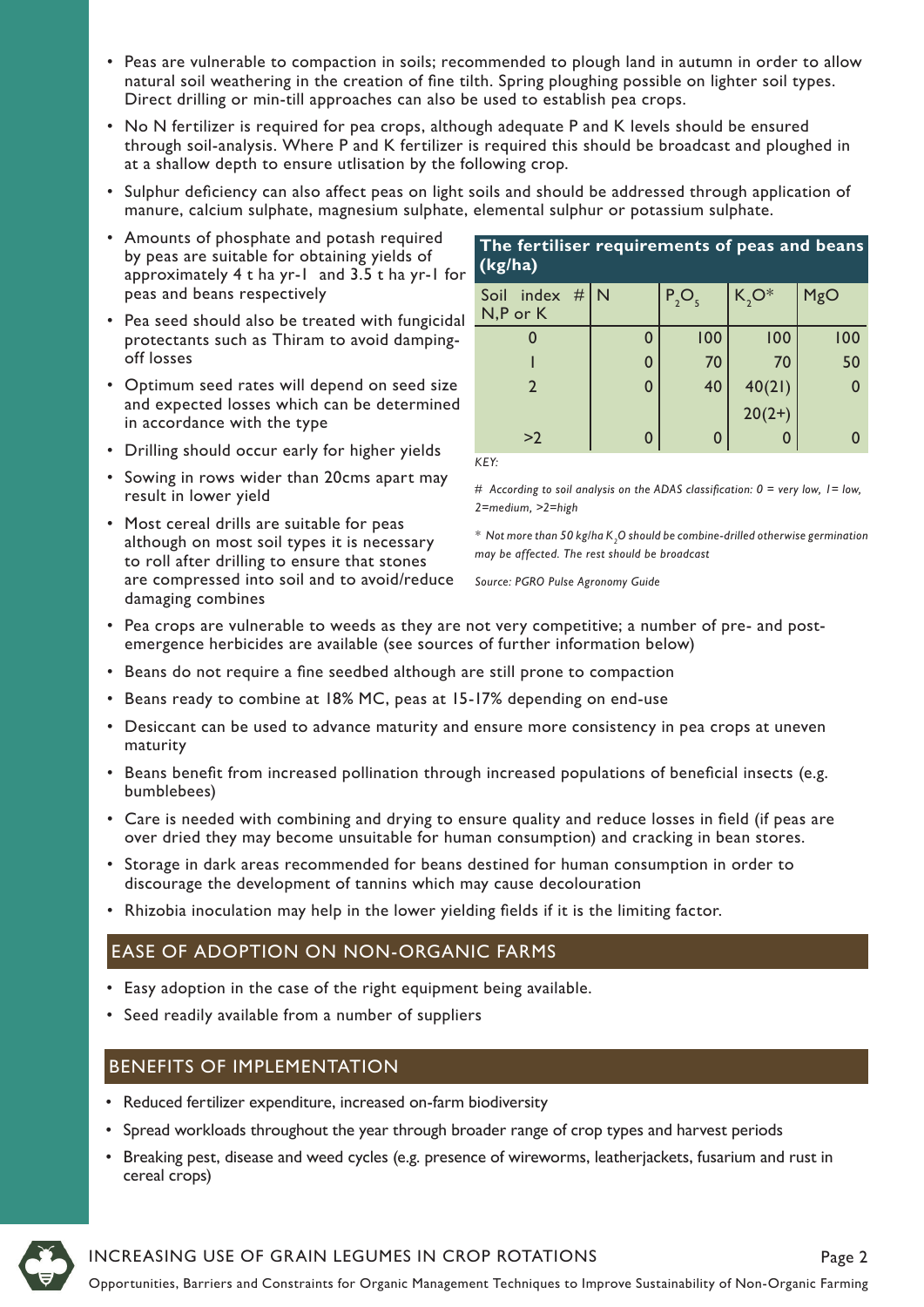## DRAWBACKS OF IMPLEMENTATION

- Important to ensure adequate market before sowing crop to avoid wasted investment in equipment/ infrastructure
- Increased time required for managing crop with different husbandry requirements compared to 'traditional' cereal crop

## BARRIERS AND RISKS

- Significant pest and disease risks associated with the crop, in situations where adequate rotation is not ensured
- Financial risk associated with increased investment (e.g. in bespoke grain storage and/or drying facility) and finding adequate market

## FINANCIAL ANALYSIS

No substantial effects are expected following an increased use of grain legumes in rotations, as the cost decrease is likely to be offset by a decrease in financial output, as shown in the table below.

| Initial investment    | Ongoing costs | Yields                | Financial output | <b>Expected effect on</b><br>margin |
|-----------------------|---------------|-----------------------|------------------|-------------------------------------|
| $\tilde{\phantom{a}}$ |               | $\tilde{\phantom{a}}$ | vz               | $\sim$                              |

Rating approach used to describe the effect and direction of change (increase or decrease): Unknown = ? None = ~ Low =  $\vee$  Moderate =  $\vee \vee$  High =  $\vee \vee \vee$ 

In the estimate of the financial implications, cost reduction is related with beans providing 30-35 kg/ha of nitrogen to the following crop, reducing N fertiliser costs.

## RELEVANT LEGISLATION AND CURRENT INCENTIVES

• In the estimate of the financial implications, cost reduction is related with beans providing 30-35 kg/ha of nitrogen to the following crop, reducing N fertilizer costs.

## FURTHER INFORMATION

#### **Video**

- A video highlighting the importance of timing in pea harvesting/delivery for product quality: https://www.youtube.com/watch?v=FopIcu\_oW6Q
- Clip of harvesting of vining peas on farm in Lincolnshire: https://www.youtube.com/watch?v=PgaYkoWEqsw
- Online report on British Pulses by the Sustainable Food Trust: https://sustainablefoodtrust.org/articles/rediscovering-british-pulses/

#### **Further reading and weblinks**

- Red Tractor Bean Growing Guide: https://assurance.redtractor.org.uk/contentfiles/Farmers-6580.pdf?\_=635969175271376334
- Red Tractor Pea Growing Guide: https://assurance.redtractor.org.uk/contentfiles/Farmers-6603.pdf?\_=635971919577556120
- Processors and Growers Research Organisation (PGRO) guide on growing pulses: http://www.pgro.org/downloads/PGRO-AGRONOMY-GUIDE-2017.pdf
- SRUC guide to field beans and lupins: https://www.sruc.ac.uk/info/120582/organic\_farming\_technical\_summaries/1288/field\_beans\_and\_lupins
- A guide to weed control options in pea production: http://www.pgro.org/weed-control-peas/
- A guide to arable silage options: https://www.farmseeds.co.uk/t/categories/forage-crops/other-useful-forages/arable-silage



### INCREASING USE OF GRAIN LEGUMES IN CROP ROTATIONS Page 3